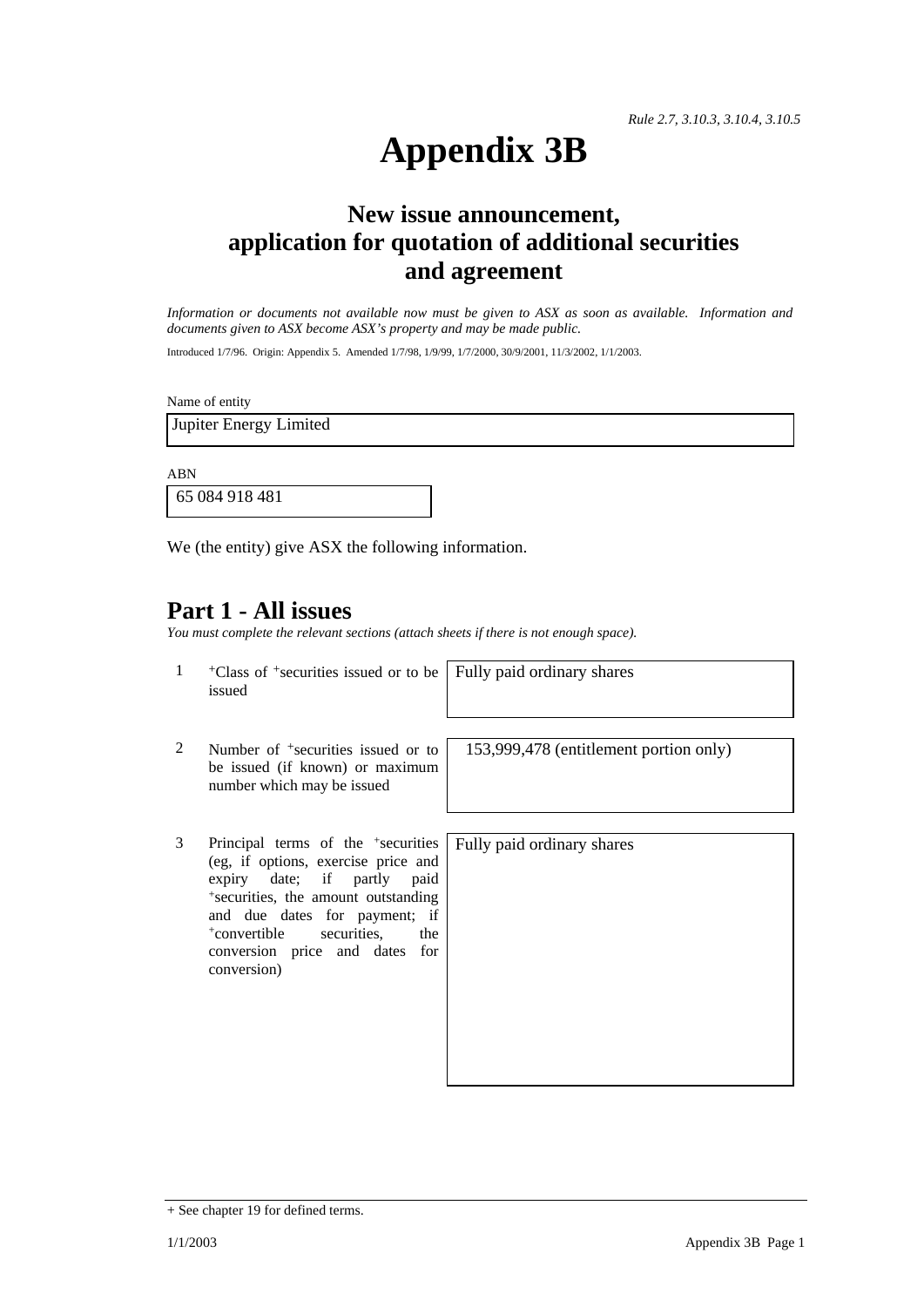| 4 | Do the <sup>+</sup> securities rank equally in<br>all respects from the date of<br>allotment with an existing +class of<br>quoted +securities?                                                                                                                                                                                                                                                       | Yes                                     |                                  |
|---|------------------------------------------------------------------------------------------------------------------------------------------------------------------------------------------------------------------------------------------------------------------------------------------------------------------------------------------------------------------------------------------------------|-----------------------------------------|----------------------------------|
|   | If the additional securities do not<br>rank equally, please state:<br>the date from which they do<br>which they<br>the extent<br>to<br>for<br>participate<br>the<br>next<br>dividend, (in the case of a trust,<br>distribution)<br>interest<br>or<br>payment<br>the extent to which they do not<br>rank equally, other than in<br>relation to the next dividend,<br>distribution or interest payment |                                         |                                  |
| 5 | Issue price or consideration                                                                                                                                                                                                                                                                                                                                                                         | 2.7 cents                               |                                  |
| 6 | Purpose of the issue<br>(If issued as consideration for the<br>acquisition of<br>clearly<br>assets,<br>identify those assets)                                                                                                                                                                                                                                                                        | As per prospectus dated 18 August 2010. |                                  |
| 7 | Dates of entering <sup>+</sup> securities into<br>uncertificated holdings or despatch<br>of certificates                                                                                                                                                                                                                                                                                             | 30 September 2010                       |                                  |
| 8 | Number<br>and<br><sup>+</sup> class<br>of<br>all<br>+securities<br>quoted on<br><b>ASX</b><br>(including the securities in clause<br>2 if applicable)                                                                                                                                                                                                                                                | Number<br>1,325,716,342                 | +Class<br><b>Ordinary Shares</b> |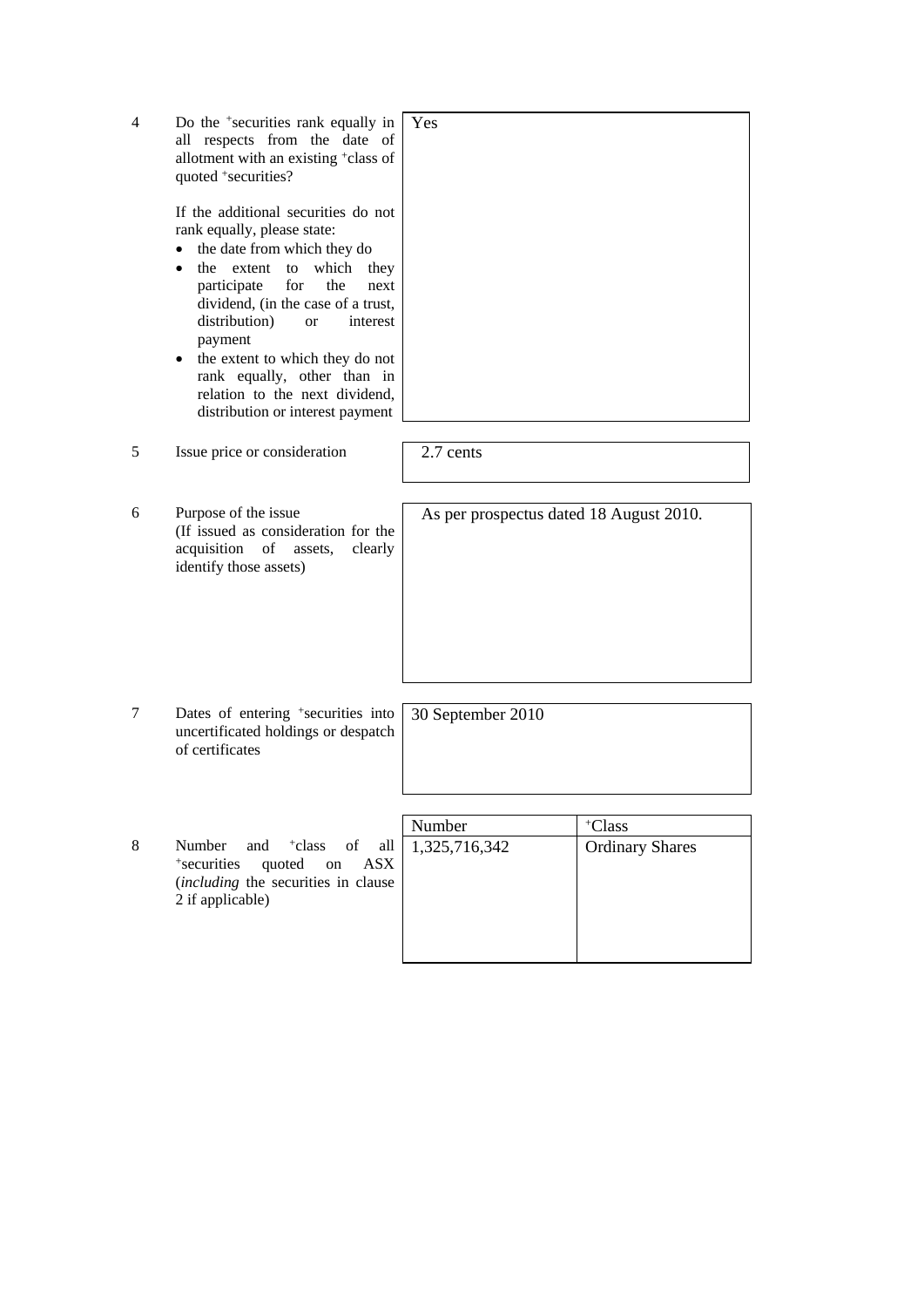|   |                                             | Number     | +Class                                                            |
|---|---------------------------------------------|------------|-------------------------------------------------------------------|
| 9 | Number<br>and $+class$<br>all<br>of         | 3,000,000  | Options - exercise price \$0.185                                  |
|   | *securities not quoted on ASX               |            | expiring 31 Dec 2012                                              |
|   | <i>(including the securities in clause)</i> | 20,000,000 | Options – exercise price \$0.08                                   |
|   | 2 if applicable)                            |            | expiring 30 June 2011                                             |
|   |                                             | 15,000,000 | performance rights vesting upon                                   |
|   |                                             |            | \$100m market cap or 150,000                                      |
|   |                                             |            | cumulative barrels of oil expiring                                |
|   |                                             |            | 31 Dec 2010                                                       |
|   |                                             | 15,000,000 | performance rights vesting upon                                   |
|   |                                             |            | \$200m market cap or 300,000                                      |
|   |                                             |            | cumulative barrels of oil expiring                                |
|   |                                             |            | 31 Dec 2011                                                       |
|   |                                             | 15,000,000 | performance rights vesting upon                                   |
|   |                                             |            | \$300m market cap or 500,000                                      |
|   |                                             |            | cumulative barrels of oil expiring                                |
|   |                                             |            | 31 Dec 2012                                                       |
|   |                                             | 6,000,000  | options at \$0.10 expiring 31 Dec                                 |
|   |                                             |            | 2012 vesting after 12 months<br>service                           |
|   |                                             |            |                                                                   |
|   |                                             | 4,000,000  | options at \$0.15 expiring 31 Dec<br>2012 vesting after 24 months |
|   |                                             |            | service                                                           |
|   |                                             |            |                                                                   |
|   |                                             |            |                                                                   |

10 Dividend policy (in the case of a trust, distribution policy) on the increased capital (interests)

No stated policy

## **Part 2 - Bonus issue or pro rata issue**

| 11 | security<br>holder<br>approval<br>Is.<br>required?                                                       |  |
|----|----------------------------------------------------------------------------------------------------------|--|
| 12 | Is the issue renounceable or non-<br>renounceable?                                                       |  |
| 13 | Ratio in which the <sup>+</sup> securities will<br>be offered                                            |  |
| 14 | <sup>+</sup> Class of <sup>+</sup> securities to which the<br>offer relates                              |  |
| 15 | determine<br>$+$ Record<br>date<br>to<br>entitlements                                                    |  |
| 16 | Will holdings on different registers<br>(or subregisters) be aggregated for<br>calculating entitlements? |  |

<sup>+</sup> See chapter 19 for defined terms.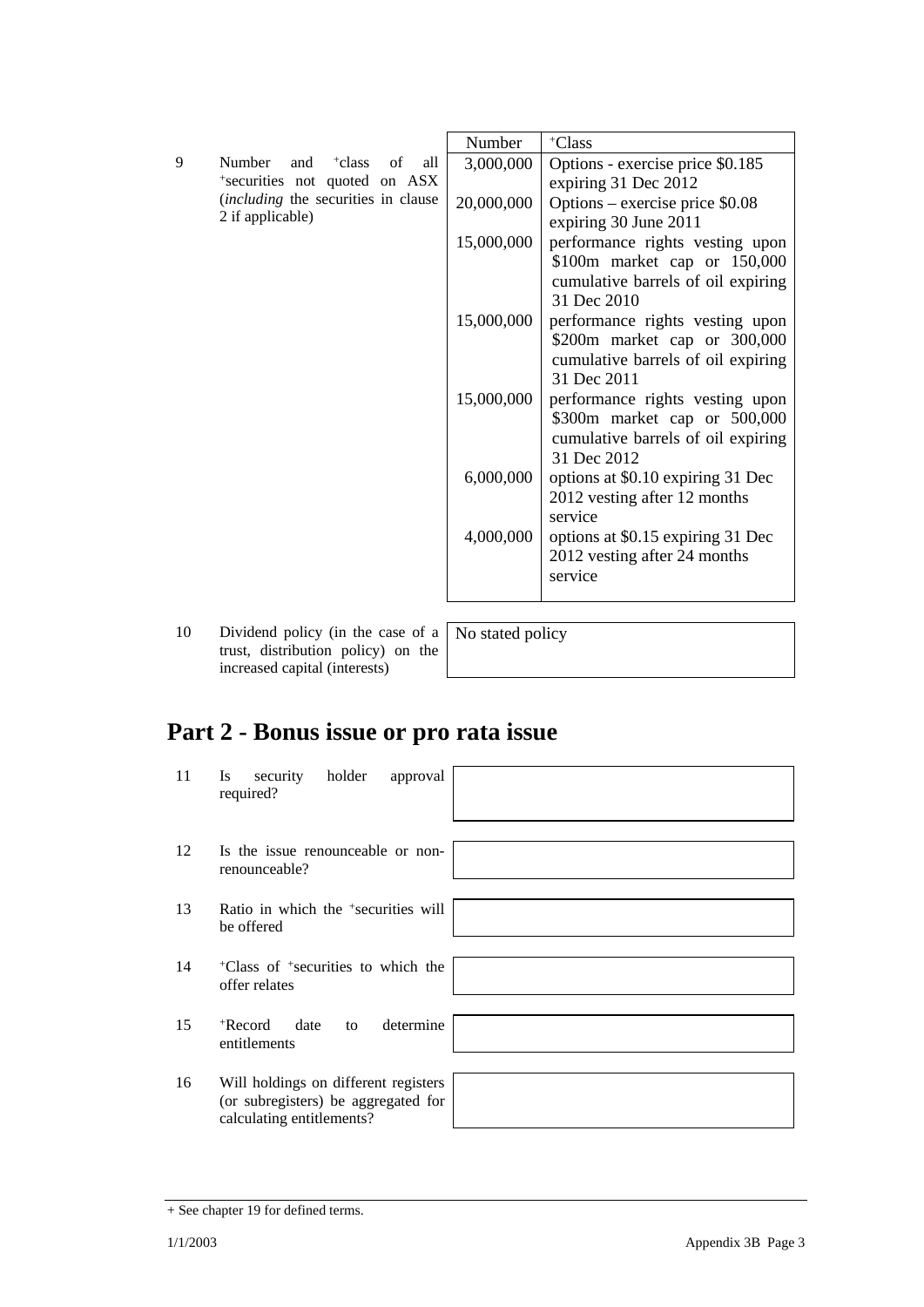| 17 | Policy for deciding entitlements in<br>relation to fractions                                                                                                            |  |
|----|-------------------------------------------------------------------------------------------------------------------------------------------------------------------------|--|
| 18 | Names of countries in which the<br>entity has <sup>+</sup> security holders who<br>will not<br>be<br>sent new issue<br>documents                                        |  |
|    | Note: Security holders must be told how their<br>entitlements are to be dealt with.<br>Cross reference: rule 7.7.                                                       |  |
| 19 | $\sigma f$<br>Closing<br>date<br>for<br>receipt<br>acceptances or renunciations                                                                                         |  |
| 20 | Names of any underwriters                                                                                                                                               |  |
| 21 | Amount of any underwriting fee or<br>commission                                                                                                                         |  |
| 22 | Names of any brokers to the issue                                                                                                                                       |  |
| 23 | Fee or commission payable to the<br>broker to the issue                                                                                                                 |  |
| 24 | Amount of any handling<br>fee<br>payable to brokers who lodge<br>acceptances or renunciations on<br>behalf of <sup>+</sup> security holders                             |  |
| 25 | If the issue is contingent<br>on<br>*security holders' approval, the date<br>of the meeting                                                                             |  |
| 26 | Date entitlement and acceptance<br>form and prospectus or Product<br>Disclosure Statement will be sent to<br>persons entitled                                           |  |
| 27 | If the entity has issued options, and<br>the terms entitle option holders to<br>participate on exercise, the date on<br>which notices will be sent to option<br>holders |  |
| 28 | Date rights trading will begin (if<br>applicable)                                                                                                                       |  |
| 29 | Date rights trading will end (if<br>applicable)                                                                                                                         |  |
| 30 | How do <sup>+</sup> security holders sell their<br>entitlements in full through<br>a<br>broker?                                                                         |  |
| 31 | How do <sup>+</sup> security holders sell part                                                                                                                          |  |
|    |                                                                                                                                                                         |  |

÷  $\overline{\phantom{0}}$ 

ī

<sup>+</sup> See chapter 19 for defined terms.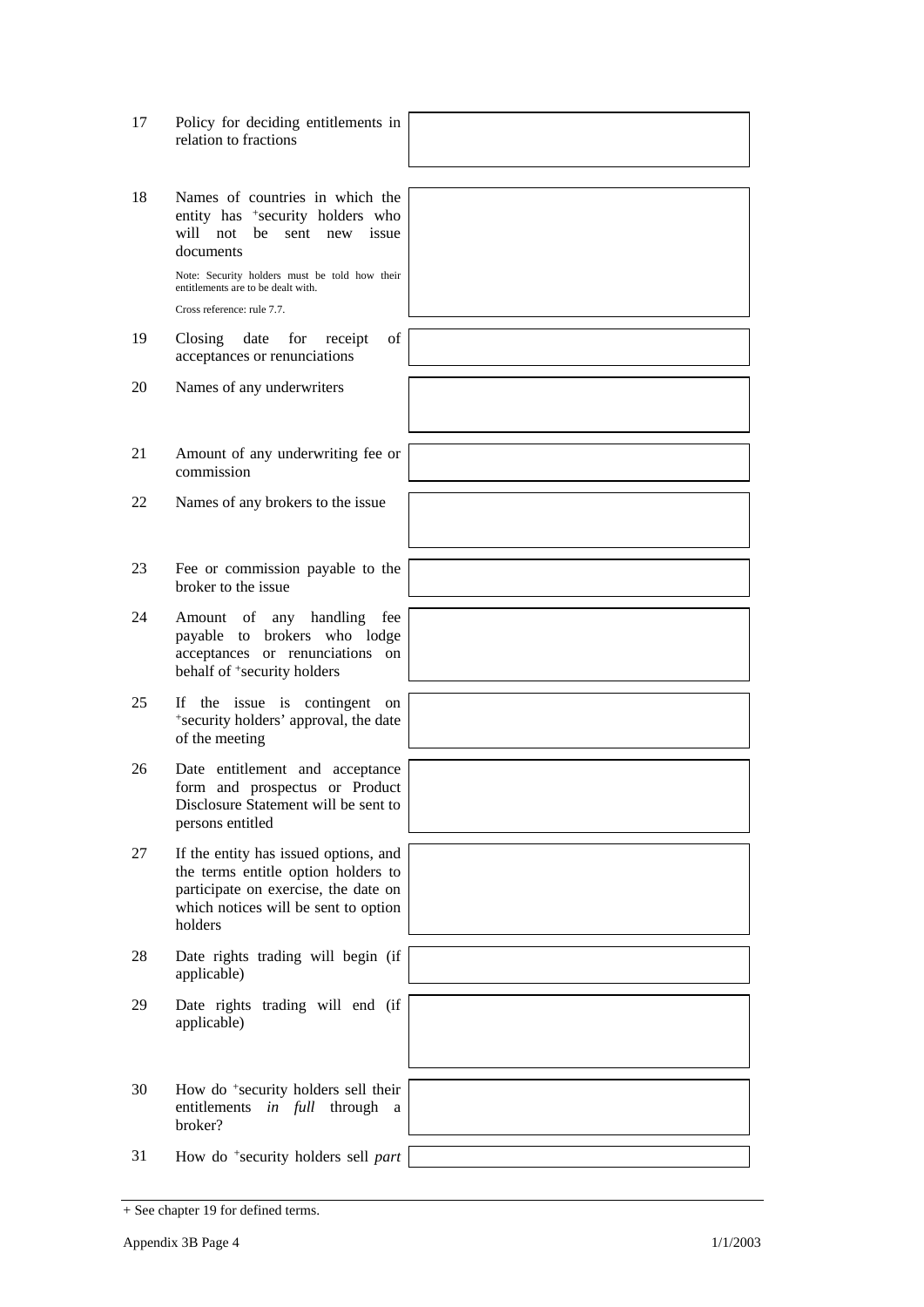|    | of their entitlements through a<br>broker and accept for the balance?                                       |  |
|----|-------------------------------------------------------------------------------------------------------------|--|
|    |                                                                                                             |  |
| 32 | How do <sup>+</sup> security holders dispose<br>of their entitlements (except by sale<br>through a broker)? |  |
|    |                                                                                                             |  |
| 33 | <sup>+</sup> Despatch date                                                                                  |  |
|    |                                                                                                             |  |

### **Part 3 - Quotation of securities**

*You need only complete this section if you are applying for quotation of securities* 

- 34 Type of securities (*tick one*) (a) Securities described in Part 1
- (b) All other securities

Example: restricted securities at the end of the escrowed period, partly paid securities that become fully paid, employee incentive share securities when restriction ends, securities issued on expiry or conversion of convertible securities

### **Entities that have ticked box 34(a)**

#### **Additional securities forming a new class of securities**

|           |  |  |  | Tick to indicate you are providing the information or |  |
|-----------|--|--|--|-------------------------------------------------------|--|
| documents |  |  |  |                                                       |  |

- 
- 35 If the +securities are +equity securities, the names of the 20 largest holders of the additional +securities, and the number and percentage of additional +securities held by those holders
- 

 $36$  If the +securities are +equity securities, a distribution schedule of the additional +securities setting out the number of holders in the categories  $1 - 1,000$ 1,001 - 5,000 5,001 - 10,000 10,001 - 100,000 100,001 and over

37 A copy of any trust deed for the additional +securities

<sup>+</sup> See chapter 19 for defined terms.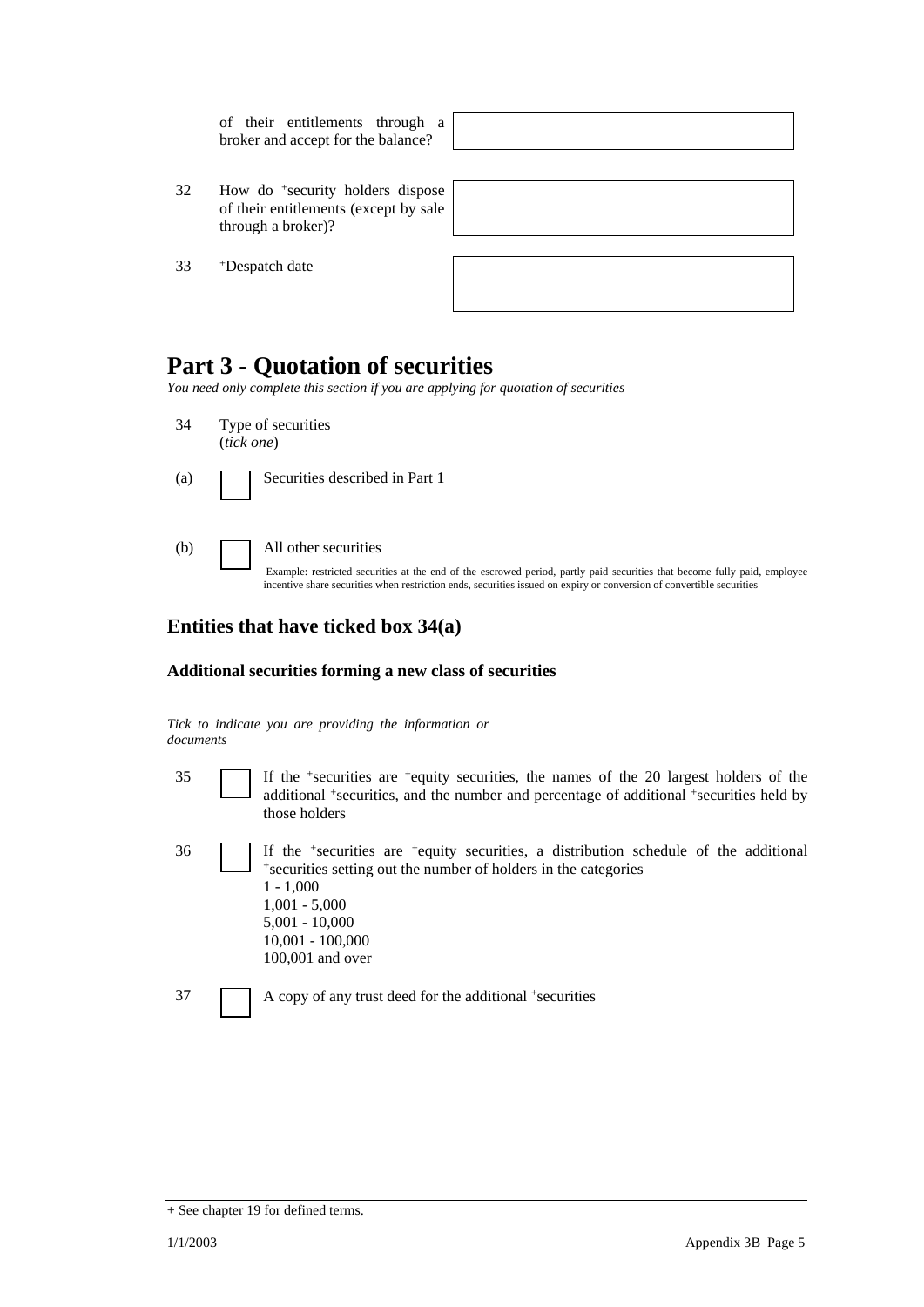### **Entities that have ticked box 34(b)**

38 Number of securities for which +quotation is sought 39 Class of +securities for which quotation is sought 40 Do the +securities rank equally in all respects from the date of allotment with an existing <sup>+</sup>class of quoted +securities? If the additional securities do not rank equally, please state: • the date from which they do • the extent to which they participate for the next dividend, (in the case of a trust, distribution) or interest payment • the extent to which they do not rank equally, other than in relation to the next dividend, distribution or interest payment 41 Reason for request for quotation

now

Example: In the case of restricted securities, end of restriction period

(if issued upon conversion of another security, clearly identify that other security)

|     |                                                              | Number | Class |
|-----|--------------------------------------------------------------|--------|-------|
| 42. | Number and <sup>+</sup> class of all <sup>+</sup> securities |        |       |
|     | quoted on ASX (including the<br>securities in clause 38)     |        |       |
|     |                                                              |        |       |
|     |                                                              |        |       |



<sup>+</sup> See chapter 19 for defined terms.